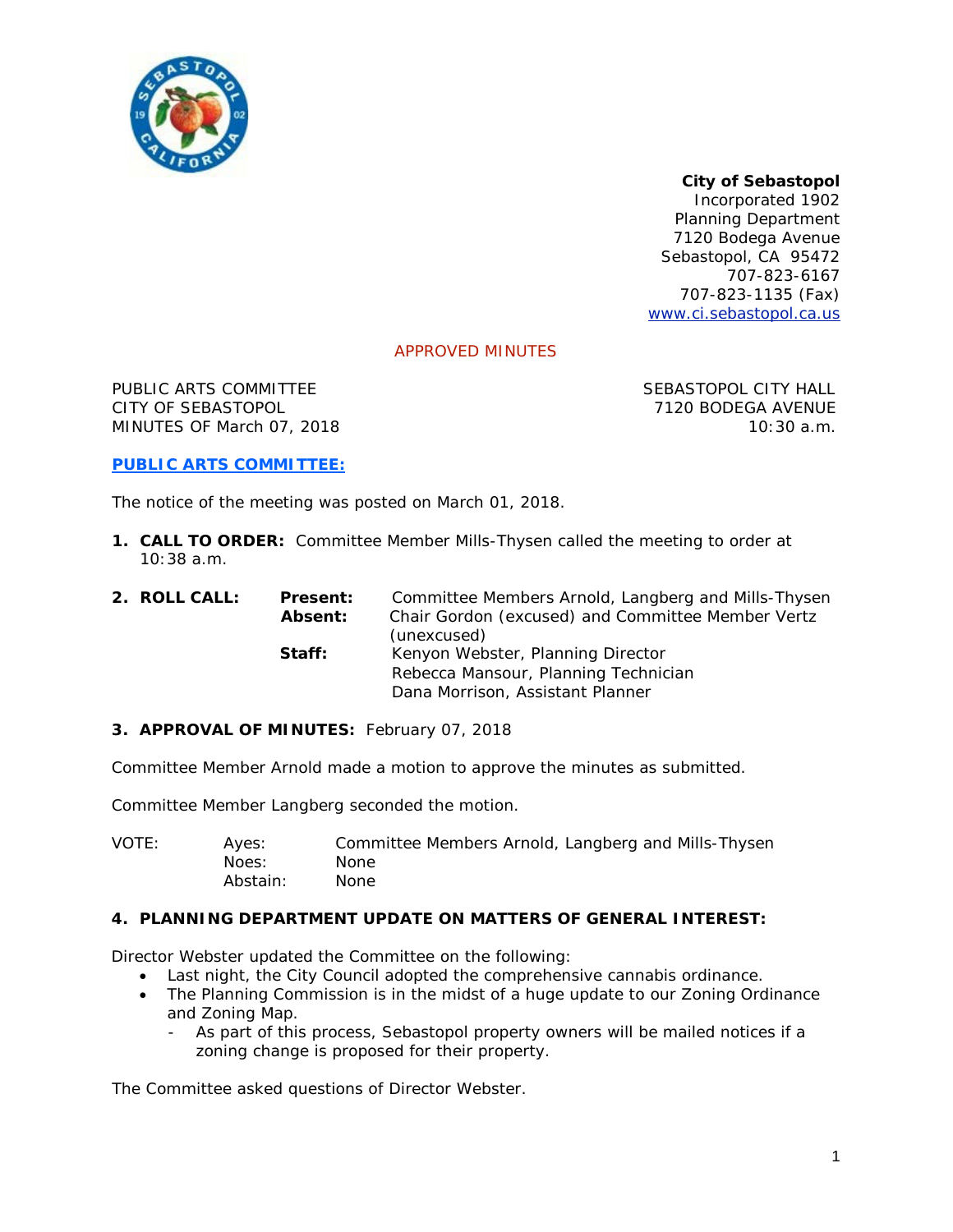- **5. COMMENTS FROM THE PUBLIC ON MATTERS NOT ON THE AGENDA:** There were none.
- **6. STATEMENTS OF CONFLICTS OF INTEREST:** There were none.
- **7. CONSENT CALENDAR:** There were none.
- **8. REGULAR AGENDA:** There were none.
- **9. DISCUSSION ITEMS:**
	- **A. UPDATE ON HIGHWAY 12 BRIDGE PUBLIC ART PROJECT, NED KAHN, ARTIST:** Per direction from the City Council, the artist and Planning staff have been working with Caltrans to address requirements for placement of public art at the planned location on existing piers to the sides of the bridge. Staff will provide a brief update.

Director Webster provided a brief introduction.

The Committee asked questions of Director Webster.

Director Webster indicated that City Council review is anticipated to occur in April.

**B. DISCUSSION OF REQUEST FOR PROPOSALS FOR FUTURE PUBLIC ART PROJECT:** With a planned site of the Bodega-fronting wall of the Sebastopol Library, the Committee will discuss the schedule for the Request for Proposals.

Director Webster presented the staff report.

The Committee asked questions of Director Webster.

Committee Member Arnold referred to page 3 of the RFP and requested that site photographs and a site plan be attached to the RFP.

The Committee concurred.

Director Webster responded in the affirmative.

Committee Member Arnold suggested that the following be included in the RFP, where appropriate:

• 'In the event that, once approved by the City Council the selected artist makes significant changes to the work, the artist must, at his or her own expense, return to the Public Arts Committee for approval and if so done, to the City Council for approval.'

The Committee concurred.

Director Webster stated that he would insert the language in the appropriate place.

Committee Member Langberg referred to the second paragraph under 'Selection Process' on page 4 of the RFP and suggested the following revision: